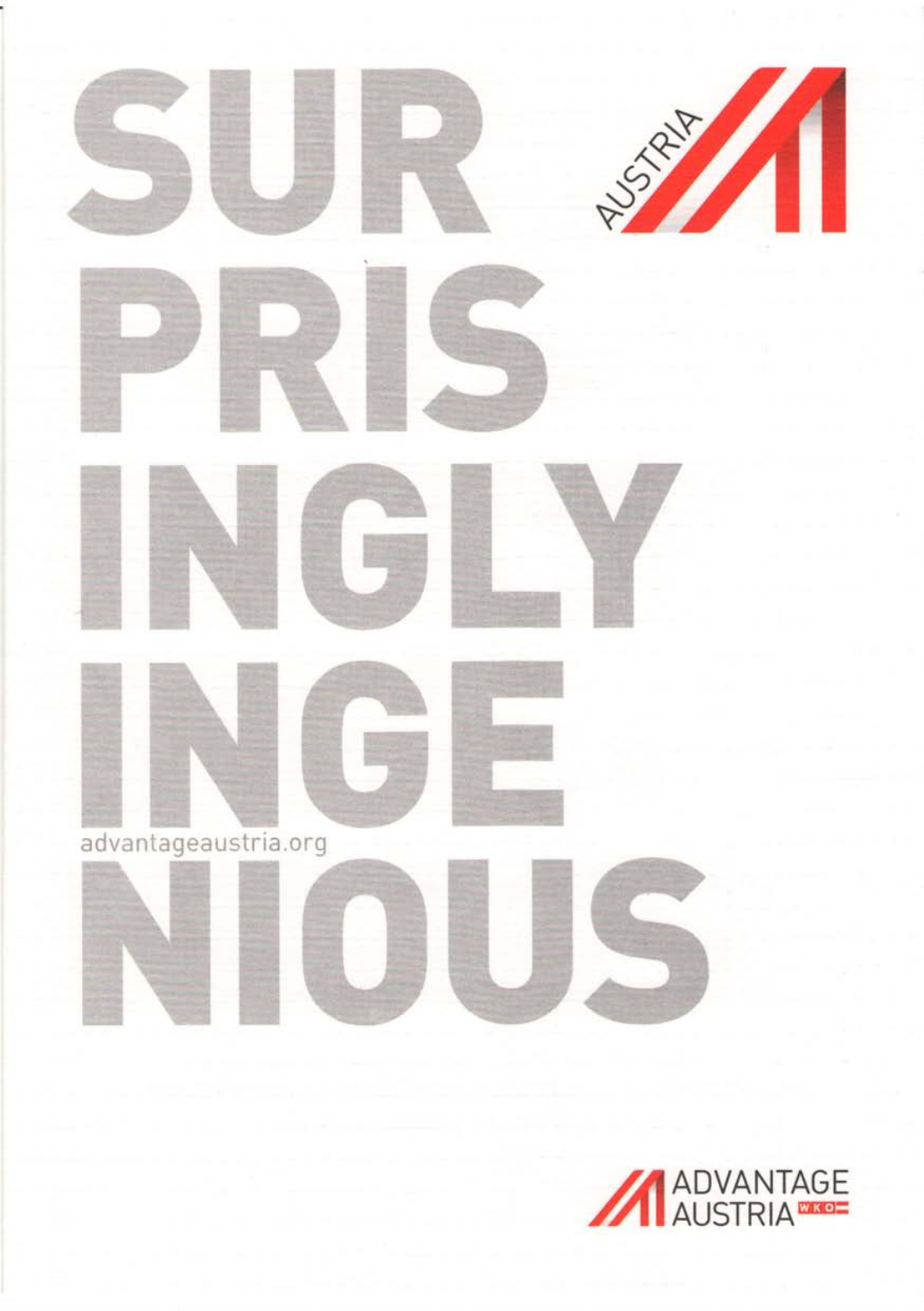### $1950 - 2010$

# Aus Anlass des 60-Jahre Jubiläums der österreichischen Außenhandelsstelle in Bukarest

bitten

der Vizepräsident der Wirtschaftskammer Österreich Senator h.c. KommR Dipl.-Ing. Dr. Richard Schenz

und

der Handelsrat der österreichischen Botschaft Mag. Rudolf & Beate Lukavsky

Herrn/Frau

Alina Negrila

zu einem Festempfang am Montag, dem 20. September 2010, um 19.00 Uhr,

in die Ambasada Austriei, Secția Comercială Str. Logofat Luca Stroici, No. 15, sector 2, București

RSVP bis 15.9.2010 an Frau Christine Stoica, Tel: 0372-068 900 E-mail: Bukarest@advantageaustria.org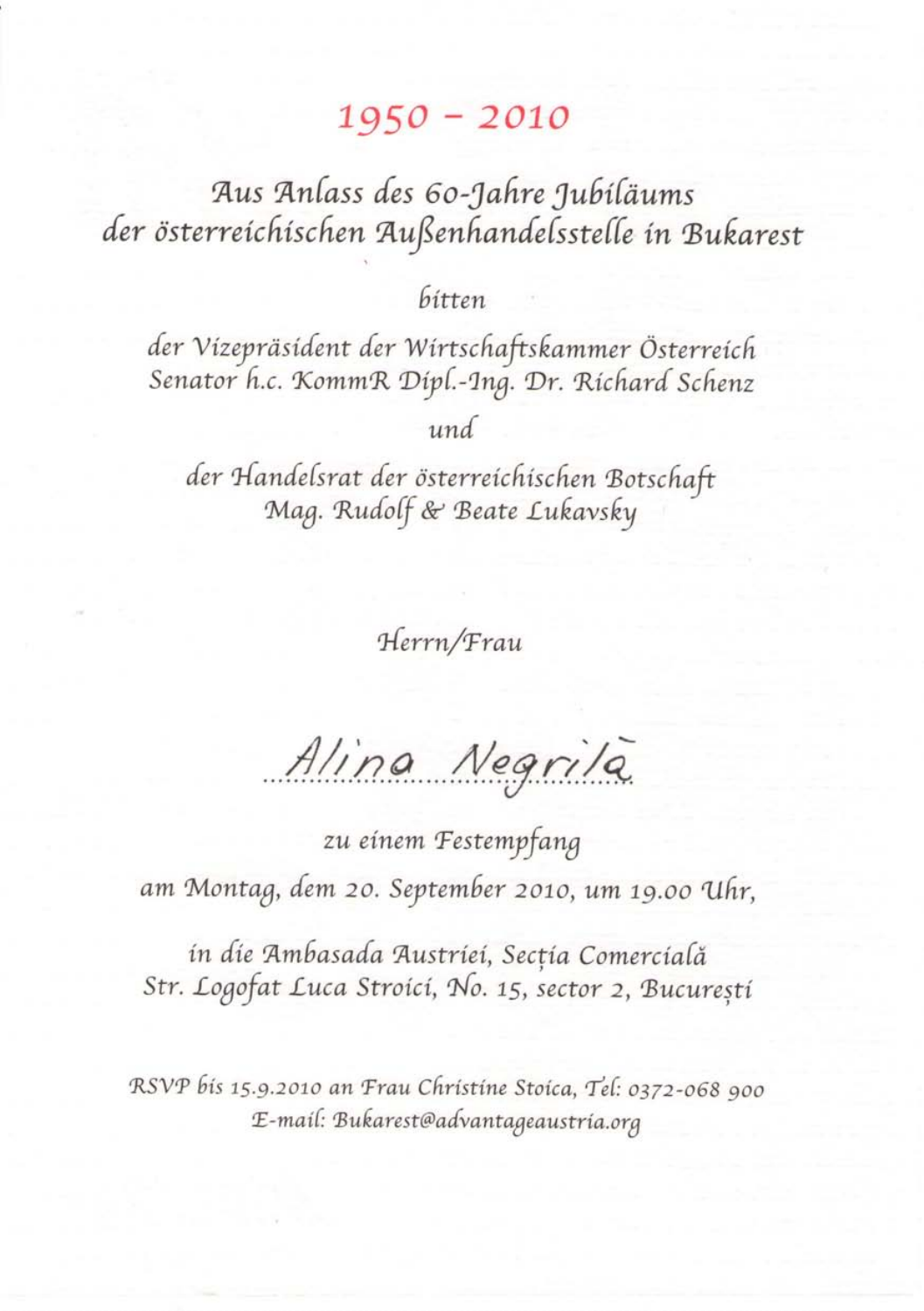## $1950 - 2010$

Cu ocazia împlinirii a 60 de ani de existență a Secției Comerciale a Ambasadei Austriei

Vicepreședintele Camerei Economice a Austriei dl. Senator h.c. Dipl. Ing. Dr. Richard Schenz

şí

Consilierul Comercial al Ambasadei Austriei dl. Rudolf & d-na. Beate Lukavsky

au onoarea să invite pe

 $D$ l./ $D$ -na.

Alina Negrila

la o recepție luni, 20 septembrie 2010, ora 19.00,

la Ambasada Austriei, Secția Comercială Str. Logofat Luca Stroici, No. 15, sector 2, București.

RSVP până pe 15.9.2010 d-nei Christine Stoica, Tel: 0372-068 900 E-mail: Bukarest@advantageaustria.org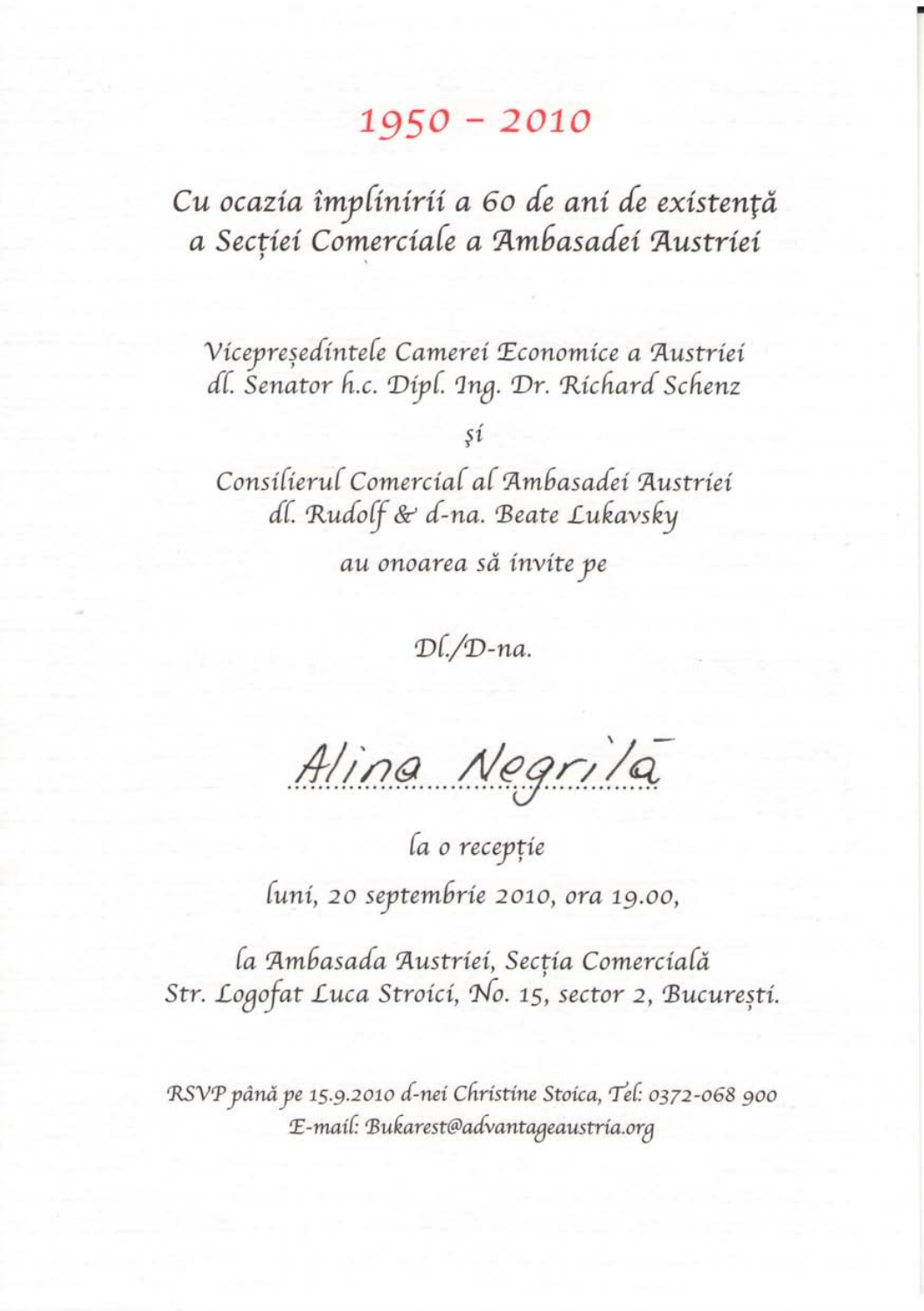

#### TAG DER OFFENEN TUR 21 . September 2010 - 10:00 bis 17:00 Uhr

#### PRÄSENTATION DER ÖSTERREICHISCHEN WIRTSCHAFT

Außenhandelsstelle Bukarest Logofat Luca Stroici 15, sector 2 T 0372-068 900

Ein vielfältiges Angebot der österr. Industrie, der Dienstleistungen, des Handels

10:00 Uhr Advantage Austria - Die AuRenhandetsstelte Bukarest stellt sich vor 14:00 Uhr Cisterreich Werbung - Ein Land, das zu leben versteht, das muss Osterreich sein 10-17:00 Uhr diverse Firmenpräsentationen aller Branchen

Vorträge, Informationsstände, Kaffee, Kuchen, Brötchen und Getränke werden<br>Sie auf Ihrer Reise durch Österreich begleiten.

#### WIR FREUEN UNS AUF IHREN BESUCH !

#### zluA PoRTILoR DESCHISE 21 Septembrie 2010, orete 10:00-17:00

#### PREZENTAREA ECONOMIEI AUSTRIECE

Biroul Comercial al Ambasadei Austriei la București Str. Logofăt Luca Stroici Nr. 15, Sector 2 Tet: 0372 068 900

O ofertă variată a industriei, serviciilor și comertului austriac

- 10:00 Advantage Austria Secția Comerciala al Ambasadei Austriei la Bucuresti se prezintă 14:00 Oficiul National de Turism al Austriei - O tară care știe să trăiască, Austria cu siguranță
- 10-17:00 Prezentări diverse ale firmelor din toate domeniile

Prezentări, standuri de informare, cafea, prăjituri, cornuri și băuturi vă vor însoti în excursia Dvs. în Austria.

NE BUCURĂM DE VIZITA DVS. !